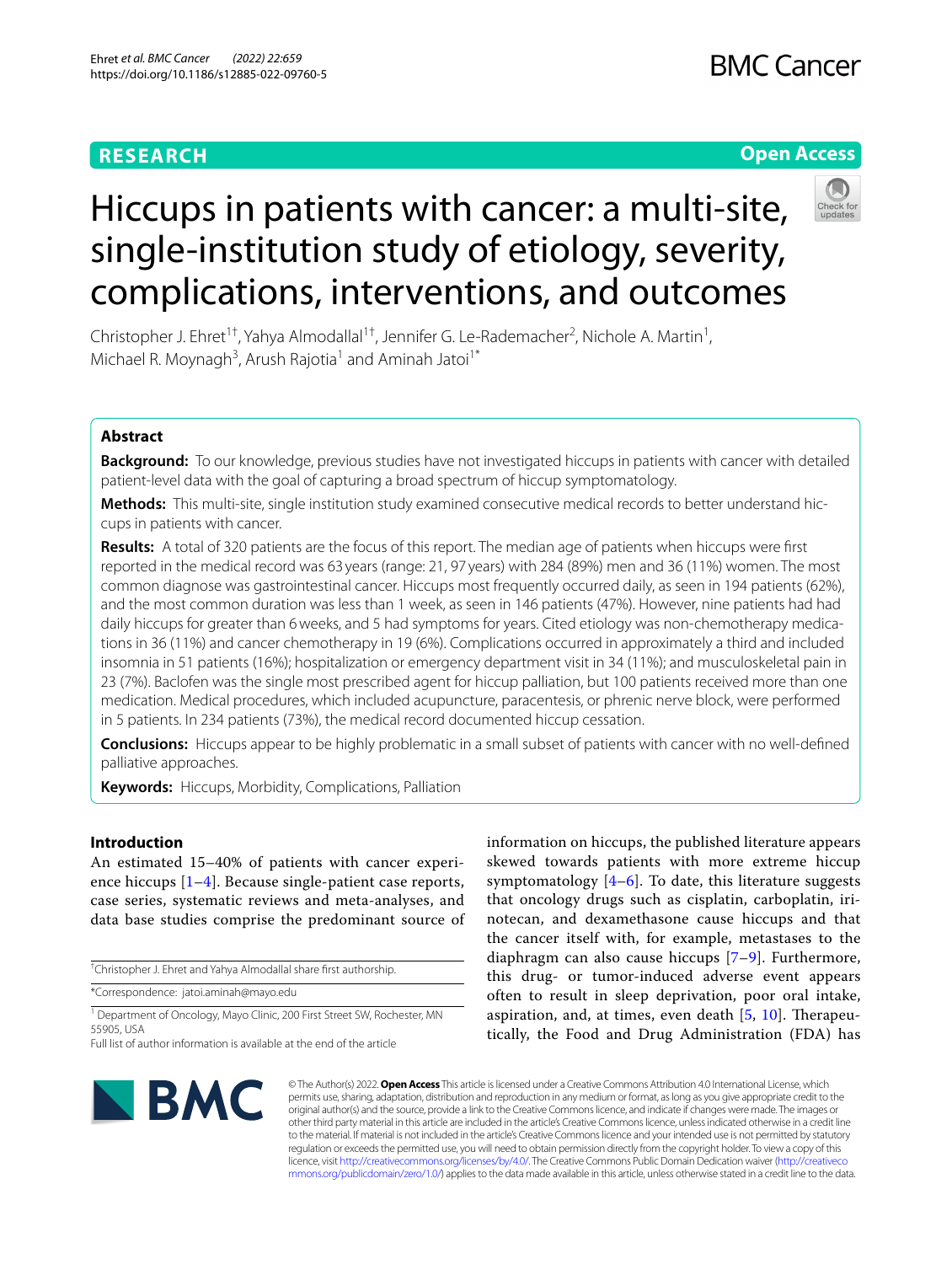previously approved only one drug, chlorpromazine, for hiccup palliation, but the reports cited above point to other interventions, such as baclofen or gabapentin, that might also provide palliation  $[11-17]$  $[11-17]$  $[11-17]$ .

To our knowledge, no previous study has attempted to investigate hiccups in patients with cancer with a design that allows for detailed patient-level data, as derived from a single-institution study. Similarly, to our knowledge, no prior study has attempted to strike a balance intended to capture both severe and less severe hiccup symptomatology by assessing patients with hiccups in a consecutive manner. In view of this potential for antithetic bias in the published literature, several questions remain unanswered. Who develops hiccups? In general, how severe are these hiccups? Currently, how are healthcare providers attempting to palliate hiccups, and how efective are these interventions? This multi-site, single institution, exploratory study was undertaken to begin to answer these questions.

# **Methods**

#### **Overview**

The Mayo Clinic Institutional Review Board (IRB) provided approval to proceed with this study (#21–000354). This multi-site study from the Mayo Clinic relied on a broad catchment area that included Minnesota, Florida, Arizona, and surrounding states.

# **Medical record ascertainment and data acquisition**

The Mayo Clinic medical record system was interrogated to identify adult patients with cancer and with hiccups that had occurred between January 1, 2017 and December 31, 2020. The institutional medical record system allowed for generating large lists of patients by means of a search function with keywords, such as "hiccups" and "cancer," and this approach was used here. The above relatively recent start date was chosen because it served to capture a contemporary experience of hiccups. Based on Minnesota law, patients who requested that their medical record not be used for research purposes were excluded (3% of all patients).

Medical records were reviewed consecutively and by hand to confrm that all patients were adults; had been diagnosed with cancer; and, during the designated interval, had experienced hiccups. A deliberate decision was made to include patients with skin cancers to capture as broad a spectrum of cancer patients as possible. Detailed data abstraction that recorded key patient demographics; baseline clinical characteristics; the frequency and duration of hiccups; and etiology, interventions, complications, and outcomes related to hiccups was undertaken. Additionally, information on whether cancer therapy was ongoing when hiccups were frst reported was also abstracted. Although two investigators (YA and AR) performed most of this hand review, two other investigators (NAM and AJ) performed spot checks to confrm accuracy.

# **Analyses**

Data are presented with summary statistics that include medians and ranges and percentages. In view of the exploratory nature of this study, all data are presented descriptively. If a specifc data item included missing data, this absence was denoted only if it exceeded >3% of the initial data within that category.

# **Results**

# **Demographics**

A total of 320 patients are the focus of this report after 5 were excluded because of no cancer and 5 because of no hiccups.

The median age of patients when hiccups were first reported in the medical record was 63years (range: 21, 97years). Two hundred eighty-four patients (89%) were men, and 36 (11%) women. Slightly under 60% of patients were receiving active cancer therapy when hiccups were frst reported. Other demographics, including height, which has been suggested to be directly associated with hiccups development; cancer type; and number of comorbidities also appear in Table [1](#page-1-0). The top three most common cancer diagnoses were gastrointestinal, dermatologic, and hematologic, respectively. Notably, 132 patients (41%) had esophageal-related morbidity.

# <span id="page-1-0"></span>**Table 1** Demographics  $(n=320)$

| Median age in years (range)                          | 63 (21, 97)    |
|------------------------------------------------------|----------------|
| Gender (%)                                           |                |
| Male                                                 | 284 (89)       |
| Female                                               | 36(11)         |
| Height in centimeters (range)                        | 177 (147, 199) |
| Cancer (%) <sup>a</sup>                              |                |
| Gastrointestinal                                     | 109 (34)       |
| Dermatologic                                         | 86 (27)        |
| Hematologic                                          | 84 (26)        |
| Genitourinary                                        | 79 (25)        |
| Brain tumor                                          | 25(8)          |
| Head and neck cancer                                 | 16(5)          |
| Other <sup>b</sup>                                   | 38 (12)        |
| Median number of co-morbidities (range) <sup>c</sup> | 4(0.16)        |
|                                                      |                |

<sup>a</sup> Percentages do now sum to 100% because over 20% of patients had more than one cancer type

<sup>b</sup> Other includes sarcoma (13), gynecologic (8), lung (6), breast (6), endocrine (4), ocular (1)

<sup>c</sup> Esophageal-related morbidity was the most common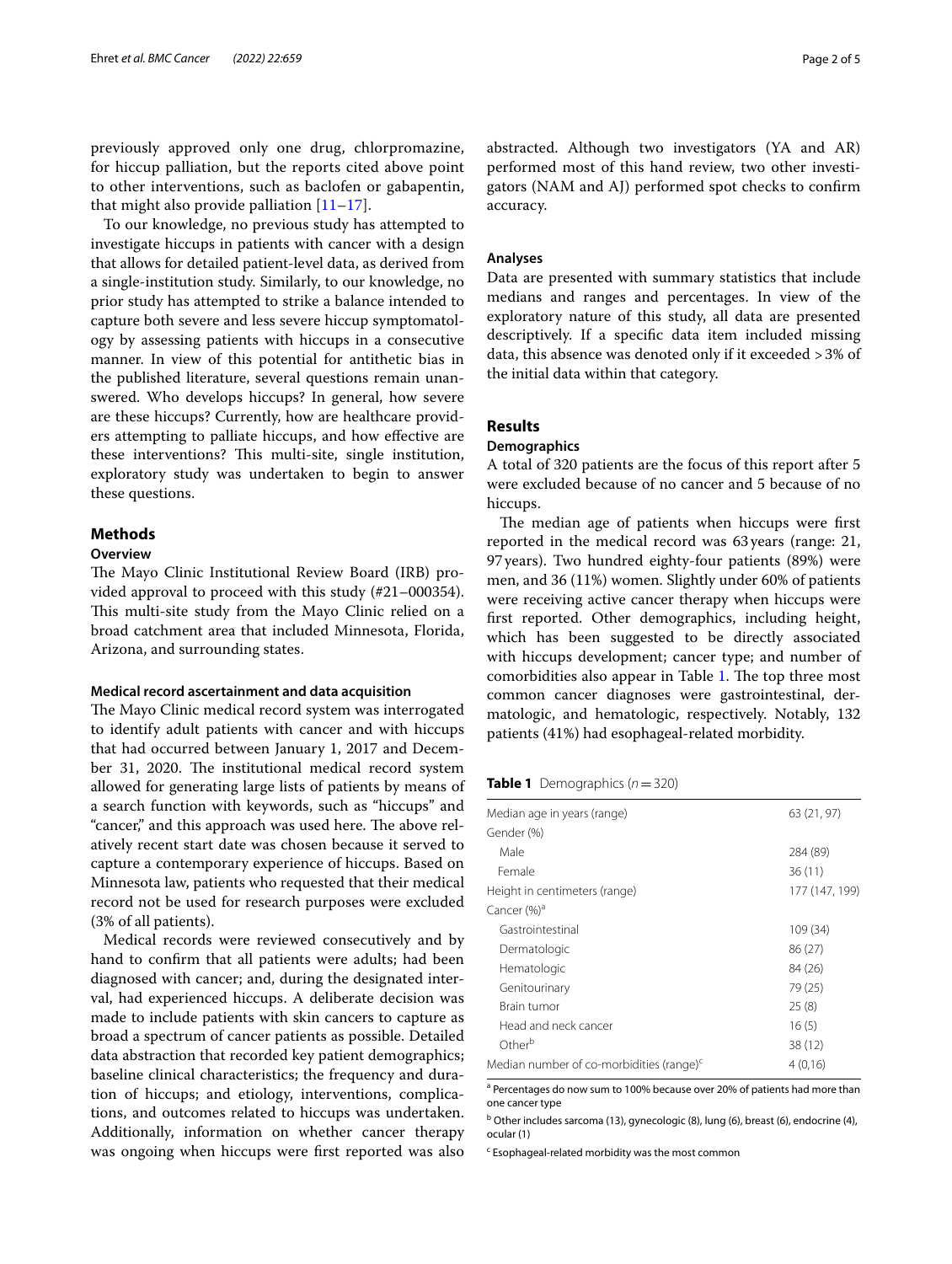# **Hiccup frequency, duration, etiology, and complications**

Hiccups most frequently occurred daily, as seen in 194 patients (62%), and the most common duration was less than 1 week, as observed in 146 patients (47%) (Table [2\)](#page-2-0). However, nine patients had had daily hiccups for greater than 6 weeks, and 5 of these patients had symptoms that persisted for years.

## <span id="page-2-0"></span>**Table 2** Hiccup Characteristic  $(n=320)^{a}$

| Frequency of hiccups                          |          |
|-----------------------------------------------|----------|
| Daily                                         | 194 (62) |
| Once every few days                           | 28 (9)   |
| Less than the above categories                | 14(4)    |
| Cannot tell                                   | 84 (26)  |
| Duration                                      |          |
| <1 week                                       | 146 (47) |
| 1-4 weeks                                     | 75 (24)  |
| >4 weeks but no more than 6 weeks             | 4(1)     |
| >6 weeks                                      | 44 (14)  |
| cannot tell                                   | 51 (16)  |
| Cause of hiccups                              |          |
| Esophageal disease                            | 2(0)     |
| Cancer                                        | 7(2)     |
| Medication (other than chemotherapy)          | 36(11)   |
| Multifactorial                                | 19(6)    |
| Cancer chemotherapy                           | 19(6)    |
| Other <sup>b</sup>                            | 33(9)    |
| Cannot tell                                   | 210 (66) |
| Complications from hiccups                    |          |
| None                                          | 203 (63) |
| Sleep problems                                | 51 (16)  |
| Hospitalization or emergency department visit | 34 (11)  |
| Musculoskeletal pain                          | 23(7)    |
| Nausea                                        | 21(7)    |
| Vomiting                                      | 21(7)    |
| Shortness of breath                           | 15(5)    |
| Poor ortal intake                             | 15(5)    |
| Anxiety/depression                            | 4(1)     |
| Aspiration                                    | 2(0)     |
| Weight loss                                   | 3(1)     |
| Other <sup>c</sup>                            | 15(5)    |

<sup>a</sup> For causes and complications, percentages in parentheses do not sum to 100% because of patient overlap in categories

<sup>b</sup> Other includes nasogastric tube (5), abdominal distention (4), uremia (3), cerebrovascular accident (3), diaphragmatic irritation from cancer (2), radiation (2), stent migration (1), esophageal stent placement (1), tube feedings (1), choking on food (1), indigestion (1), encephalopathy (1), hiatal hernia (1), enteritis (1), splenomegaly (1), chest tube (1), percutaneous gastric tube (1), anesthesia (1), diaphragmatic irritation from pulmonary infltrates, esophageal dilatation (1), hyponatremia (1)

<sup>c</sup> Other includes fatigue (3), dysphagia (3), choking (2), throat pain (2), difficulty talking (1), delay in radiation (1), hemoptysis (1), compromise in imaging study (1), altered taste (1)

In 210 patients (66%), no specifc cause of the hiccups was cited. However, when a cause was cited, the etiology was most often traced to non-chemotherapy medications in 36 (11%) and cancer chemotherapy in 19 (6%) (Table [2\)](#page-2-0). Interestingly, although prior case reports had not cited lisinopril as a cause of hiccups, one patient described it as such, noting that the hiccups started with the initiation of the drug and stopped upon stopping the drug.

In terms of complications, again, the majority, or 203 of 320 patients (63%) had none. However, 51 patients (16%) had sleep problems; 34 (11%) had a hospitalization or emergency department visit; 23 (7%) had musculoskeletal pain; and a variety of other complications were noted (Table [2\)](#page-2-0).

## **Therapeutic interventions and Outcomes**

Most patients 239 (75%) managed hiccups on their own with no medical intervention (Table [3](#page-2-1)).

However, when medical interventions were resorted to, the most frequent consisted of prescription medications with baclofen the most prescribed single agent. One hundred patients (31%) received more than one medication. Of those patients who received medications for hiccups, a small subset (*n*=5) received a medical procedure, which included acupuncture, paracentesis, or phrenic nerve block. In 234 patients (73%), the medical

#### <span id="page-2-1"></span>**Table 3** Hiccup Interventions and Outcomes

| No<br>Yes <sup>a</sup><br>31(9)<br>Cannot tell<br>5(1)<br>Were the hiccups treated by a healthcare provider?<br>Yes<br>No<br>72 (23)<br>Cannot tell<br>9(2)<br>Treatment rendered (overlap was seen in categories):<br>Medication <sup>b</sup><br>Patient interventions <sup>c</sup><br>26(8)<br>Medical procedure <sup>d</sup><br>5(2)<br>Multiple<br>4(1)<br>Did the hiccups stop?<br>Yes<br>No or cannot tell<br>86 (27) | Did the patient see a specialist for hiccups? |          |
|-----------------------------------------------------------------------------------------------------------------------------------------------------------------------------------------------------------------------------------------------------------------------------------------------------------------------------------------------------------------------------------------------------------------------------|-----------------------------------------------|----------|
|                                                                                                                                                                                                                                                                                                                                                                                                                             |                                               | 285 (90) |
|                                                                                                                                                                                                                                                                                                                                                                                                                             |                                               |          |
|                                                                                                                                                                                                                                                                                                                                                                                                                             |                                               |          |
|                                                                                                                                                                                                                                                                                                                                                                                                                             |                                               |          |
|                                                                                                                                                                                                                                                                                                                                                                                                                             |                                               | 239 (75) |
|                                                                                                                                                                                                                                                                                                                                                                                                                             |                                               |          |
|                                                                                                                                                                                                                                                                                                                                                                                                                             |                                               |          |
|                                                                                                                                                                                                                                                                                                                                                                                                                             |                                               |          |
|                                                                                                                                                                                                                                                                                                                                                                                                                             |                                               | 239 (75) |
|                                                                                                                                                                                                                                                                                                                                                                                                                             |                                               |          |
|                                                                                                                                                                                                                                                                                                                                                                                                                             |                                               |          |
|                                                                                                                                                                                                                                                                                                                                                                                                                             |                                               |          |
|                                                                                                                                                                                                                                                                                                                                                                                                                             |                                               |          |
|                                                                                                                                                                                                                                                                                                                                                                                                                             |                                               | 234 (73) |
|                                                                                                                                                                                                                                                                                                                                                                                                                             |                                               |          |

<sup>a</sup> The most frequently consulted specialist was a gastroenterologist (*n* = 10)

b The most common single-agent medications were baclofen (*n*=62),

chlorpromazine (*n*=28), metoclopramide (*n*=7), and gabapentin (*n*=5). Many patients ( $n=100$ ) received more than one medication

c Patient interventions included drinking water (*n*=7), holding their breath  $(n=1)$ , other  $(n=14)$ , and multiple  $(n=4)$ 

 $d$  Medical procedures included acupuncture  $(n=3)$ , paracentesis (1), and phrenic nerve block (*n*=1)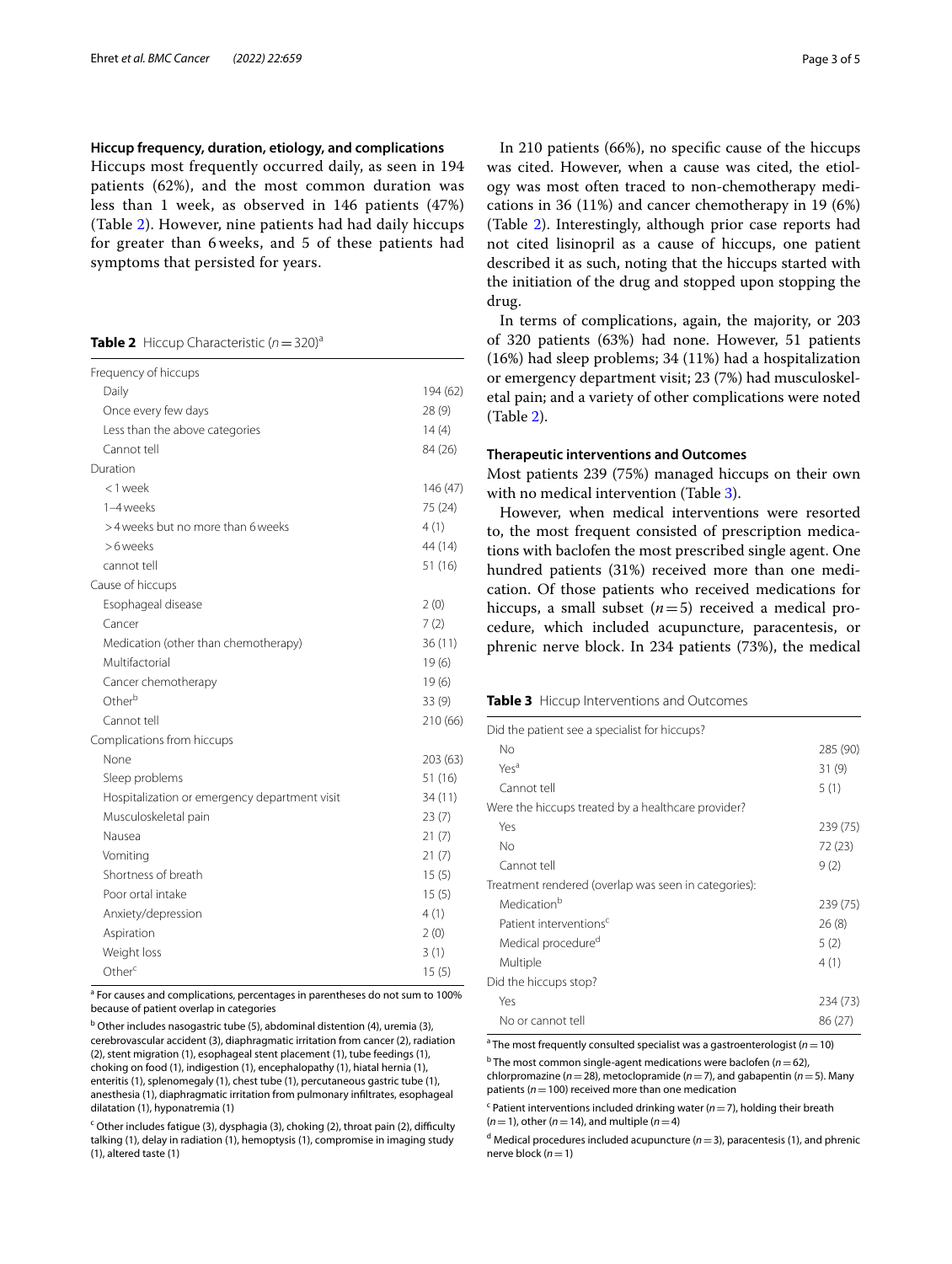record documented evidence of hiccup cessation, but it was often not clear whether the intervention was the true cause of hiccup cessation.

# **Discussion**

This study focused on hiccups in patients with cancer and found that most had short-term, limited symptomatology. However, over one-third of patients developed symptoms that lasted a week or longer, and a small subset had ongoing, frequent symptoms that continued for several weeks or longer. Furthermore, a third of patients develop hiccup-induced symptoms, such as insomnia and pain. Interestingly, to our knowledge, few earlier studies have reported on the extent to which patients access medical care for hiccup palliation, but here we observed that approximately one in 10 patients sought help in an emergency department or hospital for hiccup palliation. In contrast to earlier reports that tended heavily to emphasize the complications of hiccups, this study observed that hiccups are seemingly inconsequential in the majority but clearly troubling in a small subset [[4,](#page-4-1) [10](#page-4-6)]. This hiccup-related morbidity  $-$  when coupled with the many other known challenges faced by patients with cancer – show that hiccups are highly problematic for a subgroup of patients with cancer.

Although hiccups appear to be trivialized because of their commonplace nature and self-limited course, the National Institute of Health (NIH) and the National Organization for Rare Disorders (NORD) have categorized intractable hiccups as a rare disease [[18,](#page-4-9) [19](#page-4-10)]. The latter is a designation for illnesses or disease entities that afect fewer than 200,000 people at a snapshot in time. Although the current study was not designed to comment on the percentage of all cancer patients who develop hiccups, it does provide perspectives on hiccuprelated morbidity, underscoring how this entity can lead to morbidity and an increased need to access medical care in a small but notable group of patients with cancer. Based on such morbidity, this study suggests that the NIH's and NORD's designation of labeling hiccups as a rare disease is merited and that hiccups in patients with cancer should not be summarily downplayed.

Interestingly, this study underscores the challenges of demonstrating the therapeutic efficacy of hiccup interventions. To date, only a small number of published randomized, controlled trials, each with fewer than 40 patients, have suggested that agents such as baclofen and metoclopramide might palliative hiccups; this paucity of research suggests that more such research should be conducted  $[13, 20-22]$  $[13, 20-22]$  $[13, 20-22]$  $[13, 20-22]$ . Admittedly, in most patients, the hiccups eventually resolve on their own with no or little intervention; this study confrms the same. However, in other patients, as seen in this study, a variety of therapeutic agents have been employed, leaving open the possibility that the last intervention to be tried presumably prior to spontaneous resolution of hiccups might be falsely declared as effective. This aspect of spontaneous resolution, the rarity of persistent/chronic hiccups, and that fact that only one drug provides precedent for how to acquire FDA approval of a drug for hiccups highlight the challenges of studying hiccup palliation in a rigorous and defnitive manner. Yet, the data presented here -- including the complications of sleep disturbance, emergency department visits and hospitalizations, musculoskeletal pain, and others – suggest the need to develop novel study designs for hiccup palliation and to thereby enable healthcare providers to have access to a broader and more efective armamentarium of interventions for managing hiccups.

Finally, this study has limitations, the most notable of which is its retrospective design, which carries inherent challenges, including reporting bias. Although we had sought to provide a greater degree of balance in the literature on hiccups, reporting bias is likely at work in the current study, too. Those patients with more problematic hiccups were perhaps more likely to voice their concerns to their healthcare providers, and healthcare providers were more likely to include such information in the medical record if the hiccups were more severe or problematic. It should be noted, however, that hiccups are likely trivialized not only among healthcare providers but also among patients. Thus, in effect, any study of hiccups is likely to show some degree of bias toward more severe symptomatology, if for no other reason, then because patients themselves forget to mention minor, transient symptoms. In this context, despite this potential bias, the current study succeeded in its goal of illustrating a full spectrum of hiccups symptoms in patients with cancer – from mild and transient to relatively severe and persistent. The current study also showed that this symptomatology can be burdensome and that patients' needs are sometimes unmet.

#### **Acknowledgements**

AJ is the Betty J. Foust, M.D. and Parents' Professor of Oncology.

#### **Authors' contributions**

All the authors contributed to all aspects of the manuscript. The author(s) read and approved the fnal manuscript.

## **Funding**

This work was supported by Mayo Clinic internal funding.

#### **Availability of data and materials**

The datasets generated and/or analysed during the current study are not publicly available due to confidentiality but are available from the corresponding author on reasonable request.